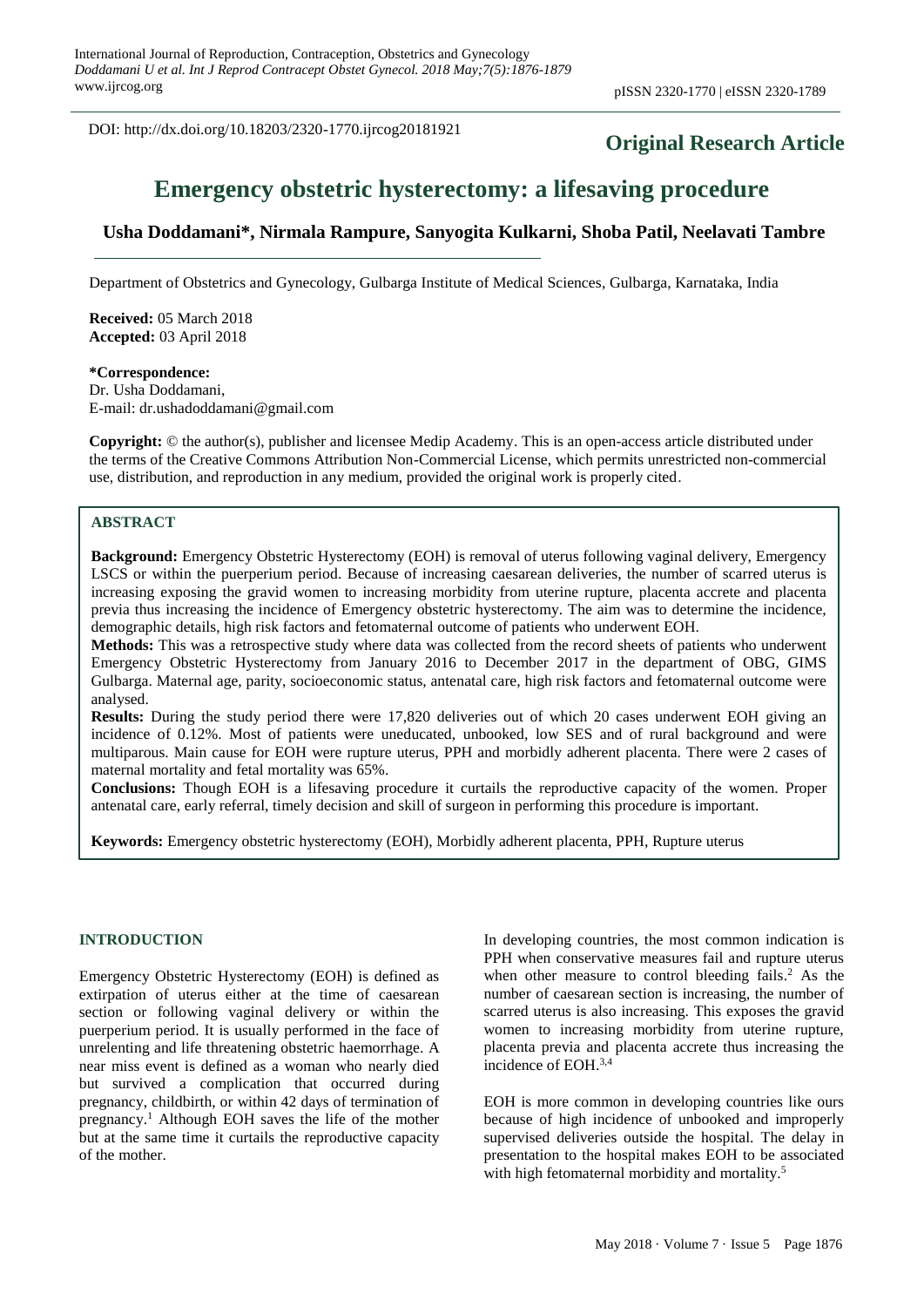Many times, it is difficult decision and require good clinical judgement. Most of the time the operation is carried out when the patient's condition is too critical to withstand the risk of anesthesia or surgery. Proper timing and meticulous care may reduce or prevent maternal complications.

## **METHODS**

We retrospectively analyzed a total of 20 women who underwent Emergency obstetric hysterectomy between January 2016 to December 2017 in the department of OBG GIMS Gulbarga. All booked or unbooked patients who underwent emergency obstetric hysterectomy at the time of pregnancy, delivery, caesarean section or during puerperium were included in the study. The study also included hysterectomies done for complications following pregnancy termination such as perforation. Some obstetric hysterectomy was also done for fibroid uterus resulting in postpartum haemorrhage. Women undergoing hysterectomy for indication other than obstetrics or after 42 days of delivery were excluded from the study.

The data was collected from hospital records. The medical records sheets of all identified women were reviewed regarding age, parity, antenatal booking status, high risk factors, indication for EOH and fetomaternal morbidity and mortality. Data was collected on a proforma and entered into computer using SPSS version 10 for analysis.

Permission of the institutional ethical committee was obtained before recording data on proforma with the assurance of its confidentiality.

The data was collected from hospital records. All women who underwent EOH during pregnancy, delivery, puerperium were included. The study also included hysterectomy done for induced abortion or had perforation during evacuation.

The medical records sheets of all identified women were reviewed regarding parity, antenatal booking status, high risk factors, indication for EOH and fetomaternal complications.

#### **RESULTS**

There were 17,820 deliveries during the study period from JAN 2016 to DEC 2017. Out of these 6,942 had caesarean section while 10,874 delivered vaginally. EOH were performed in 20 cases. The incidence of EOH was 0.12%.

Majority of patients belonged to age group 20-25 yrs (55%). Maximum age was 39 yrs and minimum age was 22years. Most of them were multiparous, uneducated and of rural background. 65% of them were unbooked. 60% were referred cases as our hospital being a referral centre Table1. The most common indication for EOH in our study was rupture uterus (35%) followed by PPH (30%) and morbidly adherent placenta (20%). Only one patient underwent EOH due to perforation of uterus following MTP.

There was one case of uterine inversion. All patients who underwent EOH have one or more high risk factors like previous LSCS, APH, grand multipara, fibroid uterus, morbidly adherent placenta and obstructed labour.

#### **Table 1: Demographic profile of cases**

| <b>Variable</b>       | <b>No. of patients</b> | $\frac{0}{0}$ |  |
|-----------------------|------------------------|---------------|--|
| Age                   |                        |               |  |
| $21 - 25$             | 11                     | 55            |  |
| $26 - 30$             | 6                      | 30            |  |
| $31 - 35$             | $\overline{2}$         | 10            |  |
| $35 - 40$             | $\mathbf{1}$           | 5             |  |
| <b>Parity</b>         |                        |               |  |
| $\mathbf{1}$          | 3                      | 15            |  |
| $\overline{2}$        | 6                      | 30            |  |
| $\overline{3}$        | 3                      | 15            |  |
| >3                    | 8                      | 40            |  |
| <b>Booking status</b> |                        |               |  |
| <b>Booked</b>         | 7                      | 35            |  |
| Unbooked              | 13                     | 65            |  |
| <b>Residence</b>      |                        |               |  |
| Rural                 | 14                     | 70            |  |
| Urban                 | 6                      | 30            |  |

Maternal morbidity in the form of various complications were encountered including febrile morbidity, bladder injury, wound infections, coagulopathy and haemorrhagic shock.

There were 2 maternal deaths, one was due to uterine inversion with shock and the other one was due to atonic PPH with DIC. All our patients required blood transfusion and ICU monitoring. Fetal mortality was seen in 65% of cases.

#### **DISCUSSION**

Emergency obstetric hysterectomy remains a necessary tool to save the lives of women during catastrophic rupture of uterus and intractable PPH. First caesarean hysterectomy was performed by Strorer in United States in 1869. 6

Despite regular availability of contraceptives and abortion services and reduced family size world over, there has been consistent rise in the rates of caesarean attributable in the part, to the patient preferences and medicolegal implications on medical fraternity.

In addition to it advances in anaesthesia, intensive care back up, availability of blood bank has made it a safer and painless alternative to labour.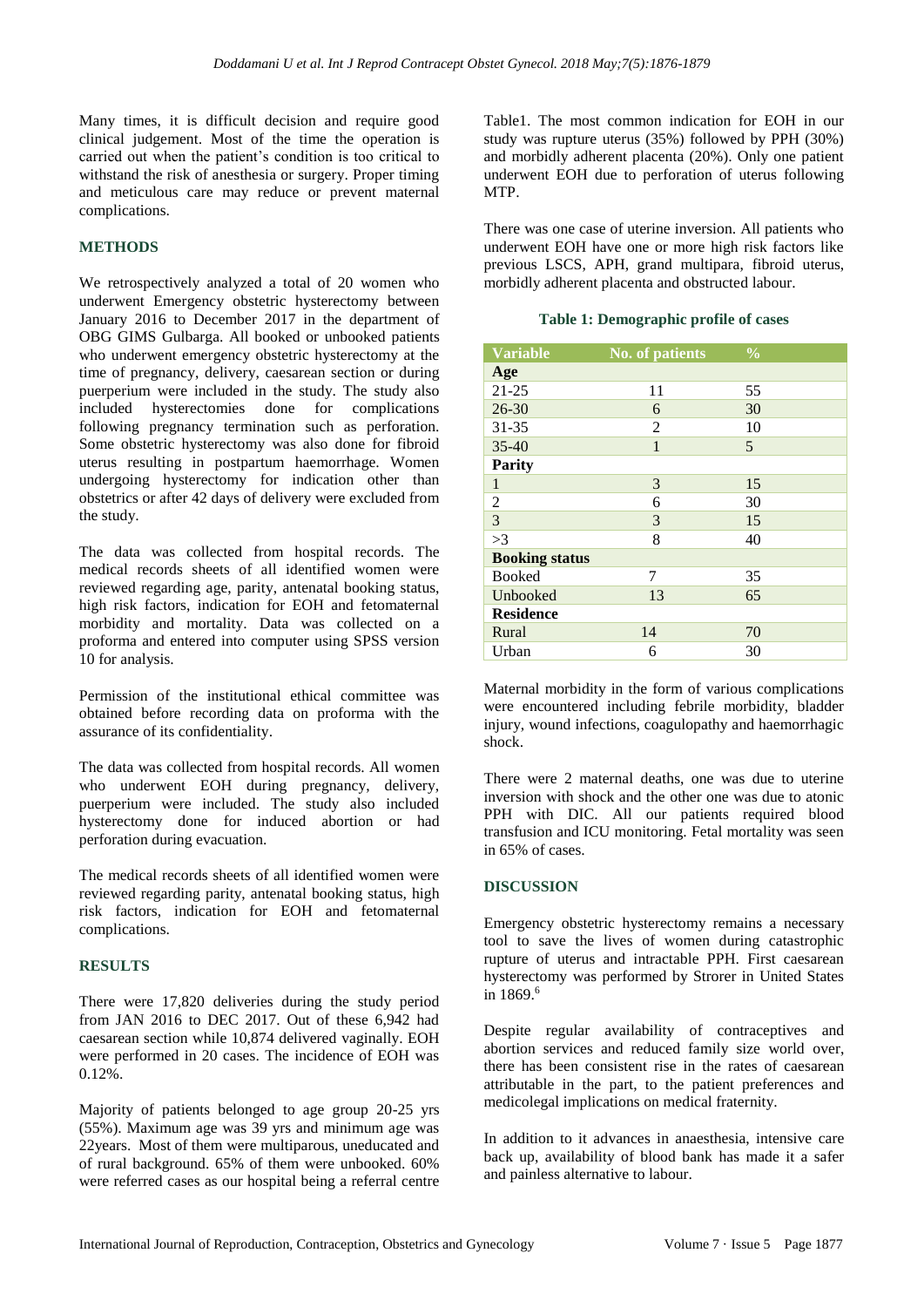This has not only given rise to complications like abnormal placentation and uterine rupture but also the incidence of PPH, giving obstetric hysterectomy more relevance in present day modern obstetric practice. 7

Incidence of EOH in our study was 0.12% which was comparable to reported incidence of EOH in other studies. (Table 2). 8-12

#### **Table 2: Incidence of emergency obstetric hysterectomy by different authors.**

| <b>Studies</b>          | Incidence $(\% )$ |
|-------------------------|-------------------|
| Mukherjee et al         | 0.15              |
| Forna F et al           | 0.08              |
| Ahmad and Mir et al     | 0.26              |
| Kant and Wadhwani et al | 0.26              |
| Shirodkar et al         | 0.16              |

Most of these women were unbooked cases belonging to the low SES resulting from neglected obstetric care and delayed transport. In our study 65% of them belonged to unbooked group. This was almost similar to 69.9% reported by Sinha and 69.7% reported by Gupta.<sup>13,14</sup>

Rupture uterus was the commonest indication for emergency obstetric hysterectomy in our series accounting for 35% followed by atonic PPH accounting for 30%. Our results are comparable to other studies (Table 3).15-18

#### **Table 3: Indications of Emergency obstetric hysterectomy by different authors.**

| <b>Authors</b>  | <b>Rupture</b><br>uterus | <b>Atonic</b><br><b>PPH</b> | <b>Placenta</b><br>accrete |
|-----------------|--------------------------|-----------------------------|----------------------------|
| Sahu et al      | 38.88                    | 27.70                       | 13.88                      |
| Khan et al      | 34.86                    | 29.81                       | 8.71                       |
| Singh et al     | 59.04                    | 18.09                       | 14.28                      |
| Mukherjee et al | 45.45                    |                             | 30.30                      |
| Present study   | 35                       | 30                          | 20                         |

Febrile morbidity was the most common maternal complication seen in 30% of cases which was comparable to Jadhav et al., and Bushra et al., The other complications were wound infection, bladder injury and haemorrhagic shock.<sup>16,19</sup> Maternal mortality was seen 2 cases accounting to 10% which was comparable to studies conducted by Shaik N et al., who reported 12.19 % and Temizkhan et al., reported 8.6 % and Bhawna Sharma et al., reported 13.3% of maternal mortality.7,20,21

# **CONCLUSION**

Emergency obstetric hysterectomy is a lifesaving procedure. Every obstetrician should be trained to perform this procedure. Timely decision to perform EOH can be the difference between the life and death of a women. Proper antenatal care, delivery by trained personnel, active management of labour, early recognition of complications, timely referral of high risk to higher centre, easy availability of transport and blood transfusion facilities are all needed to improve the maternal health of our country.

#### **ACKNOWLEDGMENTS**

Authors acknowledge all their colleagues of Department of OBG for supporting them in conducting the study and also the clerical staff in preparing the article.

*Funding: No funding sources Conflict of interest: None declared Ethical approval: The study was approved by the Institutional Ethics Committee*

#### **REFERENCES**

- 1. Say L, Souza JP, Pattinson RC. WHO working group on Maternal Mortality and Morbidity classifications. Maternal near miss towards a standard tool for monitoring quality of maternal health care. Best Pract Res Clin Obstet Gynaecol. 2009;23:287-96
- 2. Najam R, Bansal P, Sharma R, Agrawal D. Emergency Obstetric Hysterectomy: A retrospective study at a tertiary care hospital. J Clinic Diagn Res. 2010;4:2864-8.
- 3. Korejo R, Bhutta S, Nasir A, Yasmin H. Emergency Obstetric Hysterectomy. JPMA. 2012;62:1322-25.
- 4. Zelop CM, Harlow BL, Frigoletto FD, Safon LE, Saltzman Dh. Emergency Peripartum Hysterectomy. Am J Obstet Gynecol. 1993;168:1443-5.
- 5. Udoma E, John M, Etuk S, Ekanem A. Mortality in Calabar , Nigeria. Nig J Med Pract. 2003;66:52-5.
- 6. Allahbadia GV, Vaidya P. Obstetric Hysterectomy ( A review of 50 cases from January 1987 to august 1990) J Obstet Gynecol Ind. 1991;41:634-7.
- 7. Sharma B, Saxena N, Gupta V . A retrospective study of obstetric hysterectomy inA tertiary care centre for a period of 5 years. Int J Reprod Contracept Obstet Gynecol. 2016;5:3778-81.
- 8. Mukerjee P, Mukerjee G, Das C. Obstetric hysterectomy- A review of 107 cases. J Obstet Gynecol India. 2002;52:34-6.
- 9. Forna F, Miles AM, Jamieson DJ. Emergency peripartum hysterectomy: a Comparison of caesarean and postpartum hysterectomy. Am J Obstet Gynecol. 2004;190:1440-4.
- 10. Ahmad SN, Mir IH. Emergency Peripartum Hysterectomy: Experience at apex hospital of Kashmir Valley. Int J Gynaecol Obstet. 2007;8:2.
- 11. Kant A, Wadhwani k. Emergency obstetric hysterectomy. J Obstet Gynecol India. 2005;55:132- 4.
- 12. Shirodker SD, Pandey A, Yadav S. Emergency Obstetric Hysterectomy: review at a Tertiary care hospital. Int J Reprod Contracept Obstet Gynecol. 2016;5:3811-4.